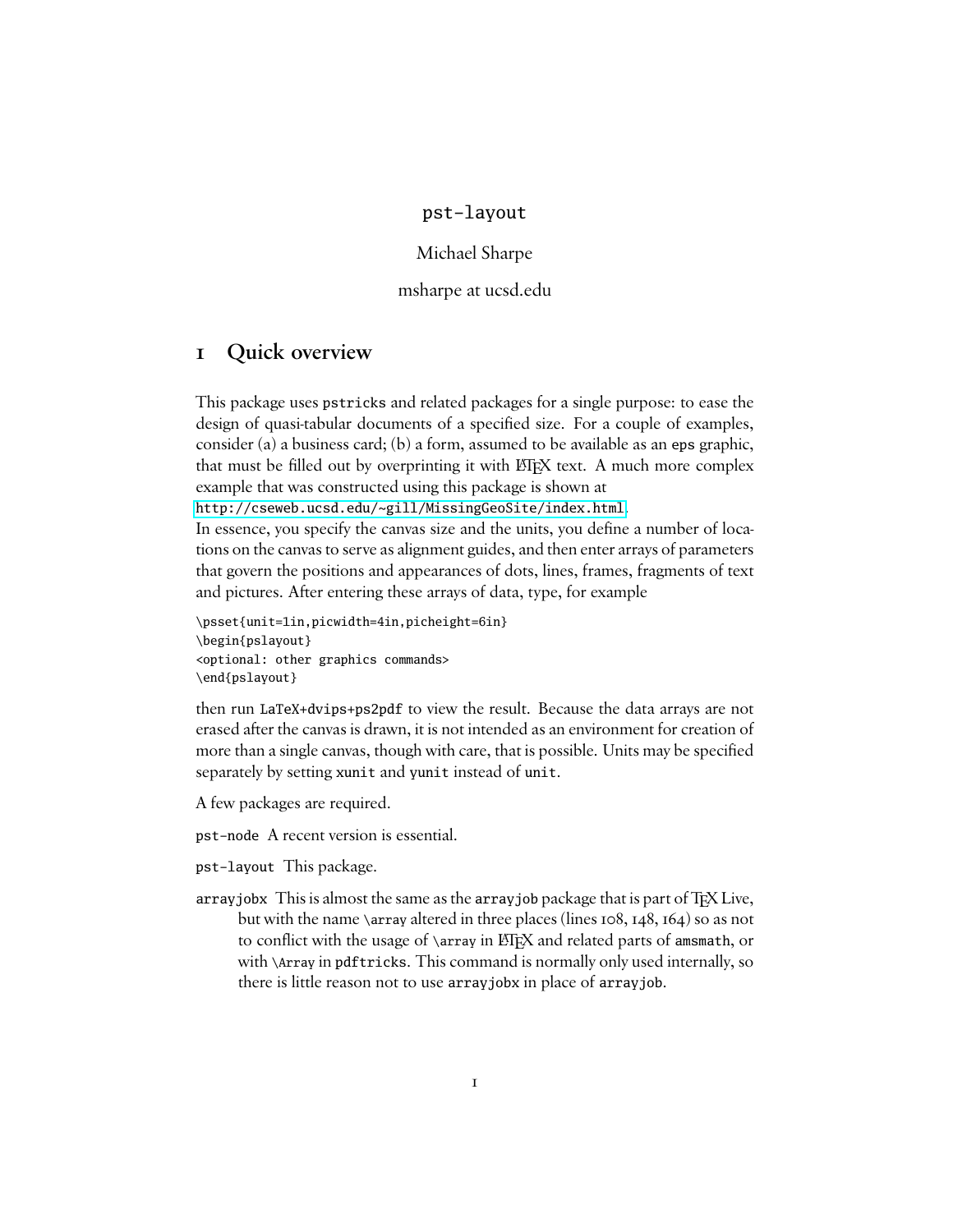## **2 Coordinates and Node Expressions**

The origin is the southwest corner of the canvas so the x axis runs along the bottom edge and the y axis along the left edge. Two macros-\xmax and \ymax are defined within the pslayout environment, so that, for example, the top right corner may be referred to as  $(\xmax, \ymax)$ . Positions of points may be specified in any form acceptable to \SpecialCoor, or as a node expression, by which is meant an expression like

.25(1cm,3)+.333(2;90)-1.2([nodesep=.5cm]Q)

which specifies a linear combination of points (the items enclosed in parentheses) specified in any manner acceptable to \SpecialCoor. The parenthesized items themselves cannot themselves be node expressions, as those are not acceptable to \SpecialCoor. As a reminder, \SpecialCoor understands the following forms:

**Cartesian** Eg, (3,4), (3pt,2).

**Polar** Eg, (2;90), (1cm;45).

- **Mixed** Eg,  $(2, 90 \mid 3, 4)$ ,  $(P \mid Q)$ —x coordinate from first point, y coordinate from second—very useful form in pslayout.
- **Node** Eg, (P), where P is a previously defined node.
- **Node relative** Eg, ([nodesep=2pt,offset=1cm]P)—2pt to the right and 1cm up from P.
- **Node segment relative** Eg, ([nodesep=1,offset=2pt]{P}Q. Relative to directed line segment from Q toward P, I unit from Q and 2pt to left (normal to QP.)
- **Postscript** (! <**PostScript** code>) Code must leave two items on the stack, interpreted as x and y coordinates. Eg, (! 90 sin 90 cos) gives same result as  $(i, \circ)$ .

Note that coordinates with an unspecified unit take the appropriate unit, so (1cm, 3) means the point 1cm to the right and 3 yunit from the origin.

#### **2.1** Predefined points

Some points on the canvas are already named—the corners and midpoints are named PSPb1 (bottom left), PSPt1, PSPtr, PSPbr, PSPb1, PSPbc, PSPtc, PSPc1, PSPcr, PSPcc, whose meanings should be clear. Three of these have alternative names—R0=PSPtl, C-1=PSPbr, and C-2=PSPbc. These names are special and should not normally be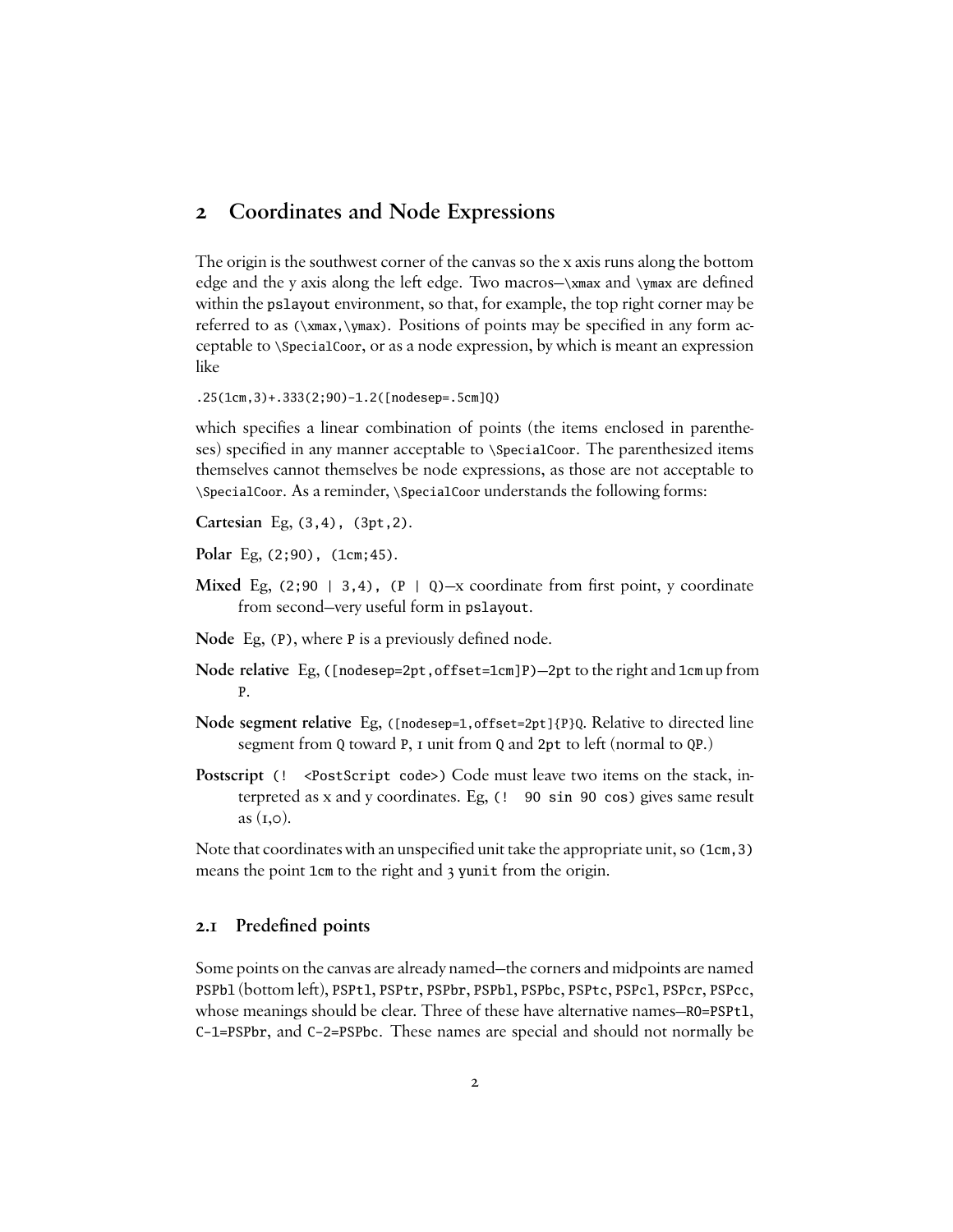redefined, though you may if you are obstinate. If the choice seems odd, think of R0 as the row above the first row of the canvas, C-1 as the last column, and C-2 as half way across. Names of the form R<natural number> and C<natural number> are reserved for special use. They should be defined by you as alignment points along the y axis and x axis respectively. Then pslayout constructs all possible pairs like R15C2 (think of it as row 15, column 2) to serve as named positions. Do NOT use either R or C alone as the name of a point. Note that R0C-1 will be the same as PSTtr and R0C-2 will be the same as PSTtc.

## **3** An example file

```
%&latex
\documentclass[dvips,10pt]{article}
\usepackage[dvipsnames]{pstricks}
\usepackage{pst-layout}
\pagestyle{empty}
\setlength\parindent{0pt}
\begin{document}
% Remember that C-1, C-2, R0 are predefined---do not change
\NumPoints=2 % ignore higher indices
\PointName(1)={TR}\PointPos(1)={PSPtr}
\PointName(2)={R1}\PointPos(2)={(R0)-(0,.25)}
\def\MaxR{1}\def\MaxC{0}
\NumFrames=1
\FrameStart(1)={0,0}\FrameEnd(1)={PSPtr}
\NumFragments=1 %
\Frag(1)={Some text}\FragRefPt(1)={B}%Baseline, center
\FragPos(1)={R1C-2}
\psset{unit=1in,picwidth=3in,picheight=2in}
\begin{pslayout}
\end{pslayout}
\end{document}
```
Between \begin{document} and \begin{pslayout} one enters the data specifications.

- **NumPoints** The entry \NumPoints=2 directs the program to look for points with index from 1 to 2. Non-existent entries are ignored.
- Point... The next two lines define the points with indices I and 2. The first line says, in effect, let TR be an alternative name for PSPtr. The second says to define R1 to be  $.25$ (in) below R0, on the y axis.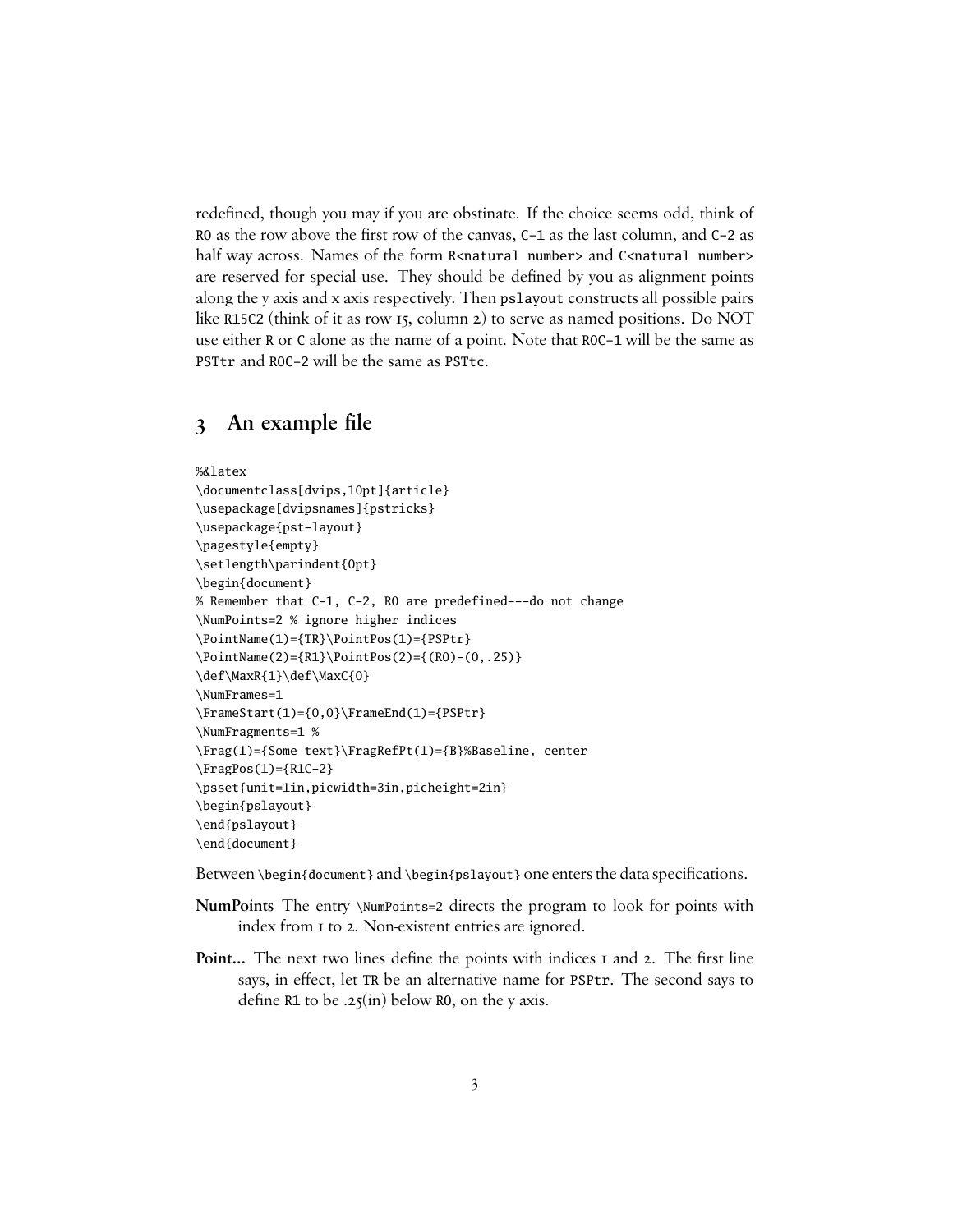- **MaxR, MaxC** The following line instructs the program to create names of the for R $lti>$ C $ltj>$  for i $lt=1$ , j $lt=0$ .
- **NumFragments** The entry \NumFrags=1 says to read \Frag... entries with index 1.
- **NumFrames** The entry \NumFrames=1 says to read \Frame... entries with index 1.
- **Frame(1)** The items \FrameStart(1) and \FrameEnd(1) define opposite corners of a rectangular frame.
- **psset** The \psset{} line defines the settings to be used in constructing the canvas.
- **pslayout** The command \begin{pslayout} initiates processing the arrays of data and inserts them one by one onto the canvas, Following that, the the graphics commands between \begin{pslayout} and \end{pslayout}are performed, overprinting all that went before. (There are none in this example.) The red items in the following picture were added but are not shown in the example code.

| R <sub>0</sub> | PSP <sub>tc</sub><br>Sample text | <b>PSPtr</b> |
|----------------|----------------------------------|--------------|
| R1             | $R1C-2$                          |              |
| <b>PSPcl</b>   | PSPcc                            | PSPcr        |
| <b>PSPbl</b>   | C <sub>2</sub>                   | $C-1$        |

Figure 1: Output (including dots and labels)

The remaining sections describe in detail how to enter graphics, points, frames, lines, dots and text fragments. (That is the order in which they are processed.)

#### **4 Graphics**

External graphics must be in . eps format. The files should if possible be at natural size so that line widths and text sizes match those of other elements. The Graphics section may have the following items.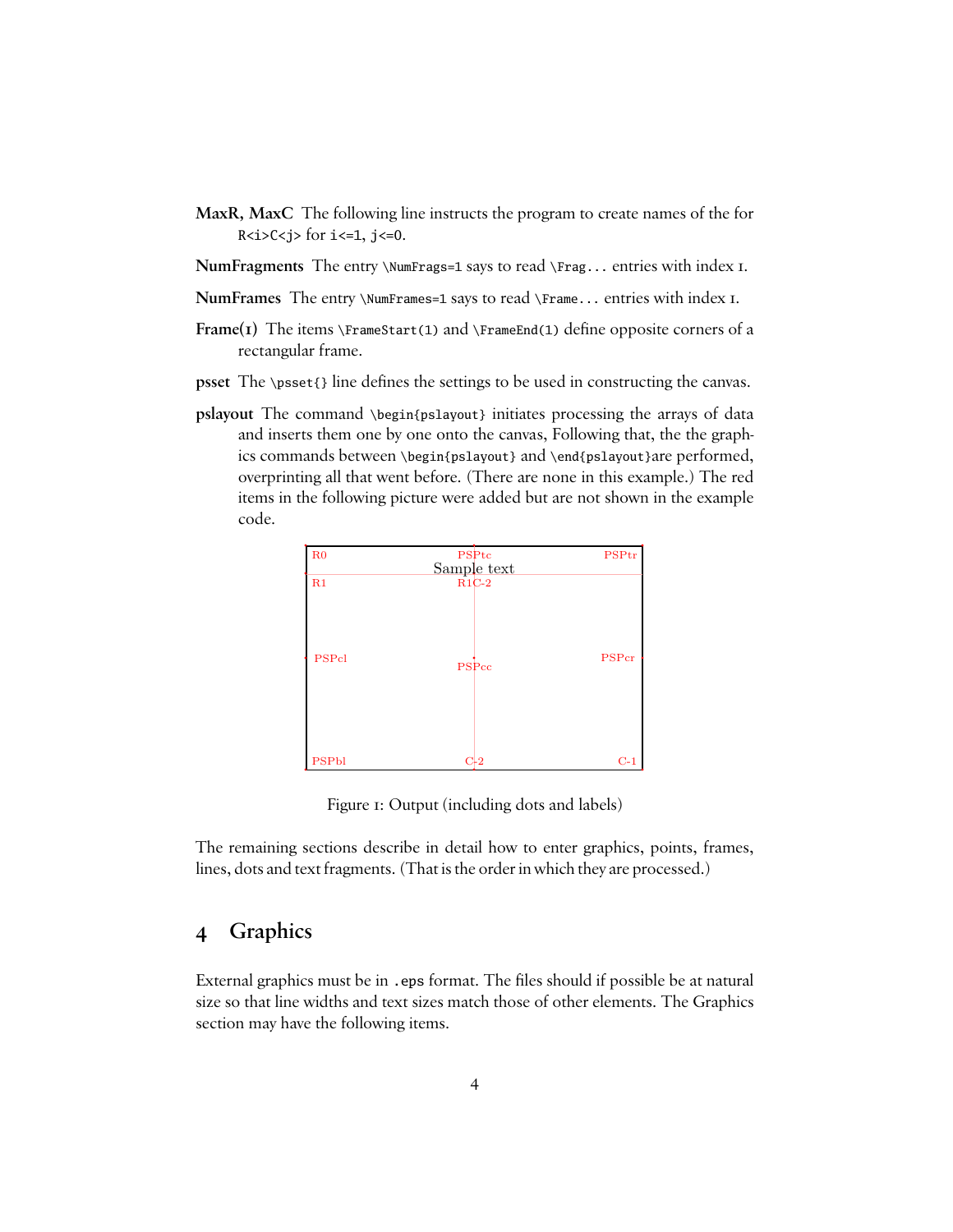```
\NumGraphics=<maximum index>% obligatory
\Graphic(1)={<filename>}% omit the .eps
\GraphicPos(1)={<position>}% may be any form, even node expression
\GraphicOpts(1)={<list of options>}% eg, width=2in
\GraphicRefPt(1)={<reference pt>}% eg, bl, b
```
If  $\Gamma(1)$  is defined and non-empty,  $\GraphicPos(i)$  must be specified. If  $\GraphicOps()$ and  $\Gamma$  are empty, the effect is to place the graphic using the graphicx version of  $\infty$ , so that its center is at  $\GraphicPos()$ . If  $\GraphicOpts()$ is not empty, its contents are passed along as options to \includegraphics. If \GraphicRefPt() is not empty, its contents are used to specify the reference point of the graphic—the point which is to be translated to \GraphicPos(). Typical values are b1 (bottom left), b (bottom center).

## **5 Points**

The Points section of the data may have the following elements.

```
\NumPoints=<maximum index>% obligatory
\PointName(1)={<your choice>}
\PointPos(1)={<position>}% may be any form, even node expression
\PointSeries(1)={<min>;<max>}% first, last indices
\PointInc(1)={<increment between points in series>}
```
If  $\Delta$  is defined and non-empty,  $\Delta$  intros(i) must be specified. The result is to create a node of specified name at the specified location. If  $\Delta$  is extended is is defined, then  $\Delta$  (PointInc(i) must be defined. here is the meaning, by example.

```
\PointName(4)={P}
\Delta(PointPos(4)={1,2}
\PointSeries(4)={5;8}
\PointInc(4)={.1in,.2cm}
```
The result is that nodes named P5.  $\ldots$  P8 are defined, with P5 set to (1,2). Then the remaining nodes are set at increments of (.iin,.2cm), so that P8 is at  $(\text{I},2)+$ (.3in,.6cm).

While \PointPos() may be specied as a node expression, \PointInc() may not—it may however use any form understood by \SpecialCoor.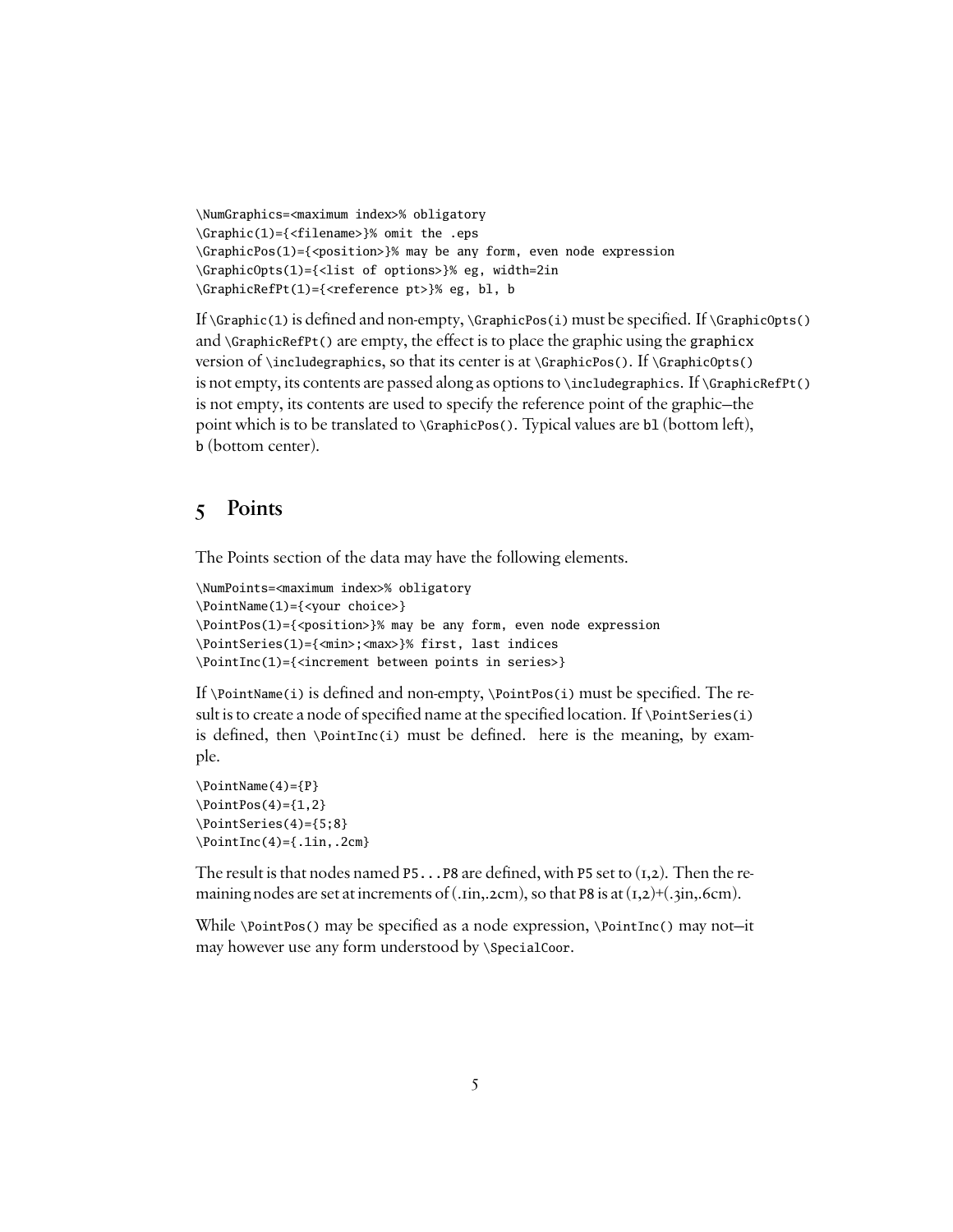#### **6 Frames**

The Frames section of the data may have the following elements.

```
\NumFrames=<maximum index>% obligatory
\FrameStart(1)={<position>}% one corner
\FrameEnd(1)={<position>}% opposite corner
\FrameDelta(1)={<position>}% can specify width,height instead
\FrameOpts(1)={<list of options>}%eg, linewidth, linecolor
\FrameSolid(1)={<non-empty value for solid frame>}
```
If  $\F$ rameEnd(i) is defined and non-empty,  $\F$ rameDelta(i) is ignored, otherwise the latter must be specified. The value of \FrameSolid determines whether the frame is solid not. If  $\FrameSolid(i)$  is non-empty  $(11, say)$  the result will be a solid frame with color given by linecolor, otherwise there is an outer rectangular frame in linecolor, and the interior is filled in fillcolor using fillstyle. For example.

 $\Gamma(4)=\{2,3\}$  $\Gamma$ 1cm, 2} \FrameOpts(4)={fillstyle=solid,fillcolor=yellow}

results in a black frame around a solid yellow interior. (By default, fillstyle =none,fillcolor=white.)

## **7 Lines**

The Lines section of the data may have the following elements.

```
\NumLines=<maximum index>% obligatory
\LStart(1)={<position>}% initial point
\LEnd(1)={<position>}% other end
\LDelta(1)={<position>}% can specify increment instead
\LOpts(1)={<list of options>}%eg, linewidth, linecolor
\LArrow(1)={<arrow specification>}
```
If  $\LEnd(i)$  is defined and non-empty,  $\LDelta(i)$  is ignored, otherwise the latter must be specified. The value of  $\Lambda$  LArrow determines the arrows, if any. The default here is {-}, an ordinary line with no arrows. Other common options are {->}, {<->}. The value of the option arrowscale (default value  $I$ ) affects the size of the arrowhead.) All of  $\Lambda$ ,  $\Lambda$ ,  $\Lambda$ ,  $\Lambda$ ,  $\Lambda$ ,  $\Lambda$  be specified as node expressions. For example.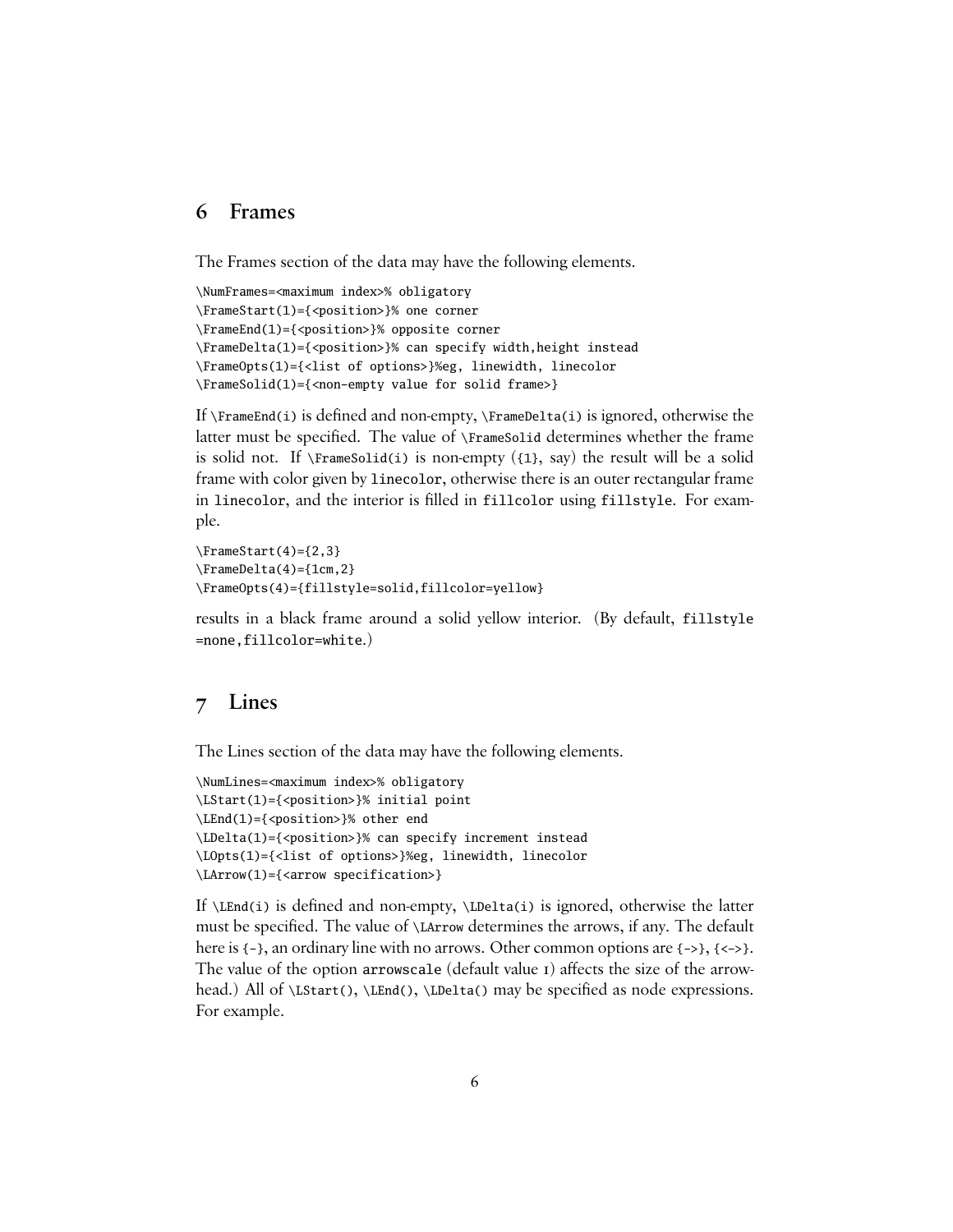```
\LStart(4)={2,3}
\LDelta(4)=\{1cm,2\}\LOpts(4)={linewidth=.5pt,linecolor=red}
\text{LArrow}(4)=\{->\}
```
results in a red line from  $(2,3)$  to  $(2,3)+(1)$  rem, 2) with an arrowhead at the latter.

## **8 Dots**

The Dots section of the data may have the following elements.

```
\NumDots=<maximum index>% obligatory
\DotPos(1)={<position>}% position
\DotOpts(1)={<list of options>}%eg, linecolor, dotstyle, dotsize
```
The position may be specified by a a node expression. The options available for a dot are many. By default, dotstyle=\*, which makes a solid circular dot. Other common choices are dotstyle=o and dotstyle=Bo, both of which produce circular dots, the latter a little bolder. With the default values of linecolor and fillcolor, you get a black edge with white fill. The size depends on dotscale and dotsize. See the pstricks documentation.

#### **9 Fragments**

The Fragments section of the data may have the following elements.

```
\NumFragments=<maximum index>% obligatory
\Frag(1)={<text fragment>}
\FragPos(1)={<position>}% where to position it
\FragRefPt(1)={<one of B, c, t, r, b, tr, tl, br, bl, Bl, Br, etc>}
%\FragRefPt can also be polar offset from \FragPos
\FragRotation(1)={<rotation angle>}% eg 90
\FragBlankBG(1)={<non-empty value blanks background>}
```
The position  $\F{ragPos}$  may be specified by a node expression.  $\F{rag}$  specifies the text that is printed. (It may be a \parbox or other  $\langle E|X \rangle$  construct.) The fragment is rotated through \FragRotation(), if specified. There are two different placement regimes, depending on the form of \FragRefPt(). If omitted (in which case it defaults to c) or it one of the string values listed above, then that reference point is translated to  $\FragPos()$ . On the other hand, if  $\FragRefPt()$  contains the ; character, it is assumed to specify a polar offset from \FragPos(). For example,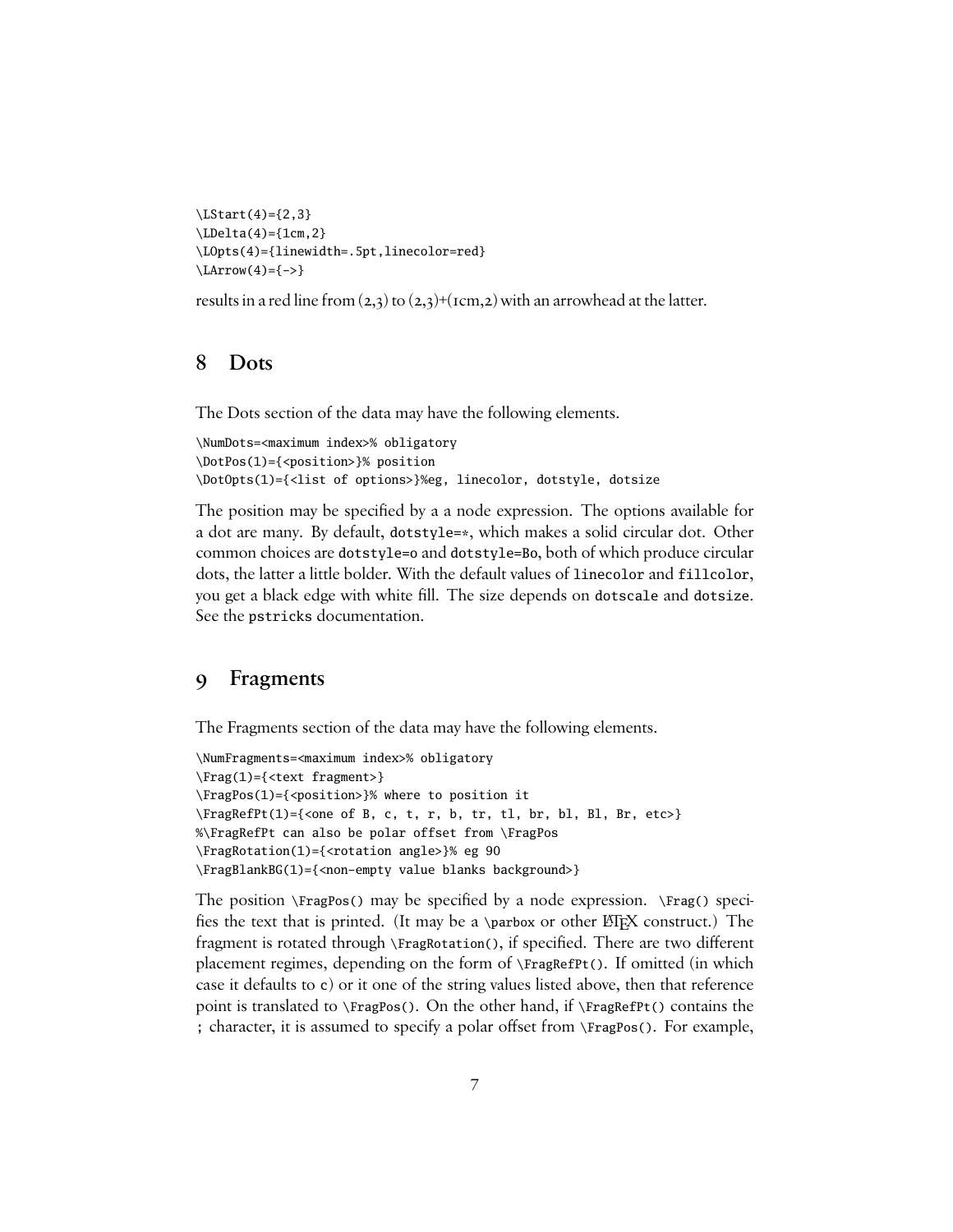$\frac{P}{3}$  \FragRefPt(3)={8pt;30} specifies a polar offset of 8pt at an angle of 30 degrees. (The form {;30} uses the value of labelsep for the radius, which by default is 5pt.) These behaviors correspond to those of the pstricks \rput and \uput macros respectively.

If  $\F{arg(i)}$  is specified, then  $\F{ragPos(i)}$  is obligatory. The other items are optional, but the default value of \FragRefPt(i) is not usually appropriate in the layout context. Most commonly, you will wish to align text fragments by baseline, centered {B} or by baseline, left {B1}. Columns of numbers may require {Br}.

## **10 Type**

Dots, Frames and Lines have another feature not yet mentioned—an optional Type. There are arrays \DotType(), \FrameType() and \LType() which behave the same way in each case, so we discuss only \DotType().

Suppose you have several different types of Dots you wish to use in your design, with different parameters. Instead of entering these parameters each time in  $\Delta$ botopts(), you define a number of types incorporating those parameters. Let's suppose we want to use two different Dots that don't use just the default settings. We define two types, say A and B. In the document preamble, define them with, say,

```
\newpsobject{psdotA}{psdot}{dotstyle=Bo,dotsize=5pt}
\newpsobject{psdotB}{psdot}{dotstyle=o,dotsize=2pt}
```
Then, if  $\Delta$  \DotType(i)={A}, the Dot will use the first set of parameters. You may of course make changes and changes to those new defaults in \DotOpts(i).

There is one further complication in using \LType. In order to prepare for a new Type A, you need to add two line to the preamble of your document, like

\newpsobject{pslineA}{psline}{linecolor=red,arrows=->} \newpsobject{psrlineA}{psrline}{linecolor=red,arrows=->}

because layout may use the macro \psrline from pst-node instead of \psline.

## **11 Other issues**

From the user's point of view, the pslayout environment works as follows.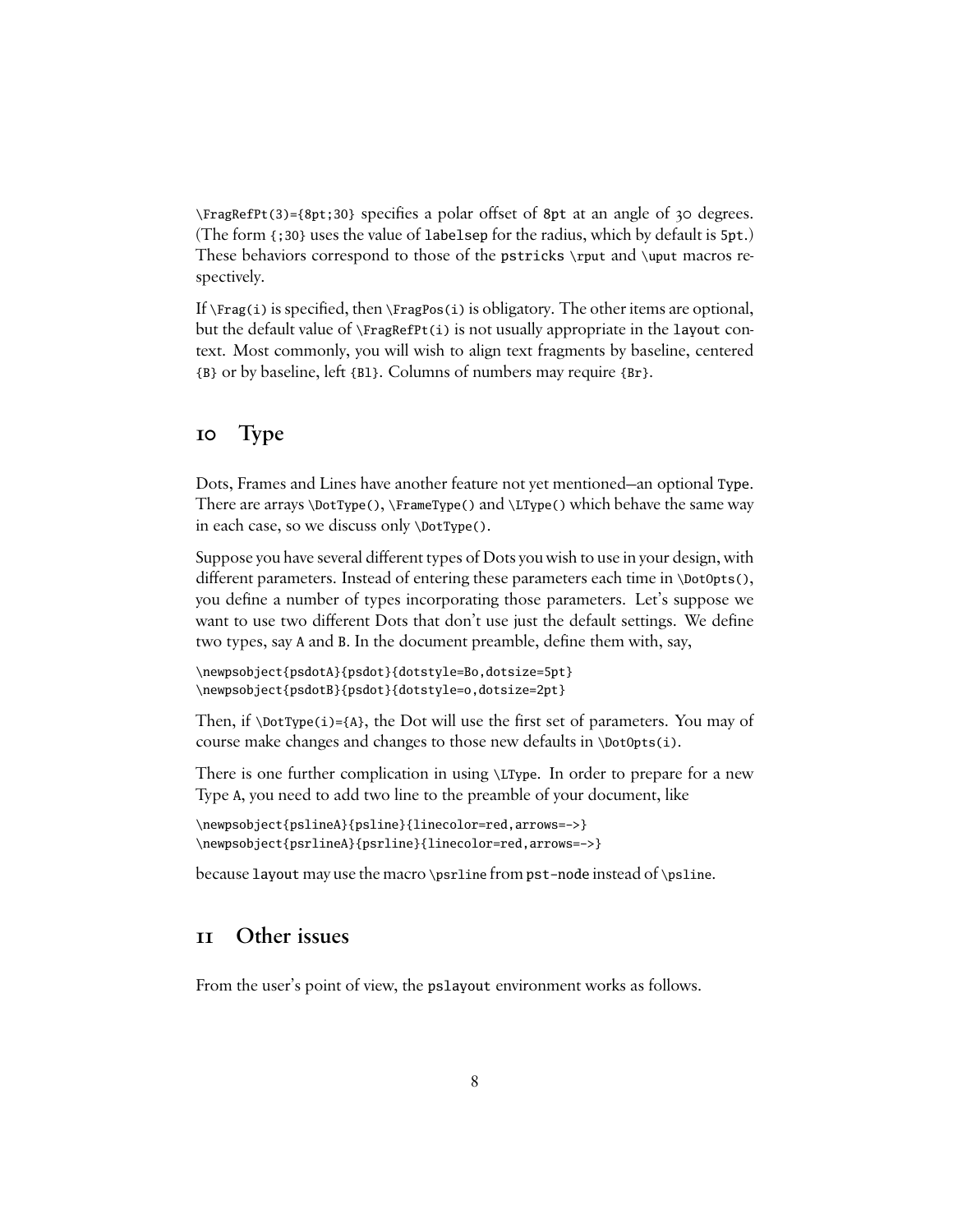• If there is a macro by the name \AtLayoutStart, insert its contents so that it applies to the entire layout. Eg,

\def\AtLayoutStart{\small \psset{Linewidth=.6pt,arrowscale=1.5}}

• If showfullcanvas was specified by, eg,

\psset{unit=1in,picwidth=3.5in,picheight=2in,showfullcanvas}

then an invisible off-white frame is drawn around the canvas so that if white space is trimmed from the resulting graphic, no part of the canvas will be trimmed.

- All nodes defined by \PointName() are constructed.
- All external graphic files listed in \Graphic() are placed.
- If there is a macro by the name \FrameSettings, and if \NumFrames>0, its code is inserted here. Most commonly, this will be a \psset{} to control the appearance of all frames. It could be any pstricks command, if you needed to have an object appear before frames were drawn. The code is grouped so that it applies only within the Frames section.
- All frames defined by  $\F$ rame...() are constructed.
- If there is a macro by the name \LineSettings, and if \NumLines>0, its code is inserted here. Most commonly, this will be a \psset{} to control the appearance of all lines. It could be any pstricks command, if you needed to have an object appear before lines were drawn. The code is grouped so that it applies only within the Lines section.
- All lines defined by  $\setminus$ L...() are drawn.
- If there is a macro by the name \DotSettings, and if \NumDots>0, its code is inserted here. Most commonly, this will be a \psset{} to control the appearance of all dots. It could be any pstricks command, if you needed to have an object appear before dots were drawn. The code is grouped so that it applies only within the Dots section.
- All dots defined by \Dot...() are drawn.
- If there is a macro by the name \FragSettings, and if \NumFragments>0, its code is inserted here. Most commonly, this will be a \psset{} to control the appearance of all fragments. It could be any pstricks command, if you need to have an object appear after dots are rendered but before fragments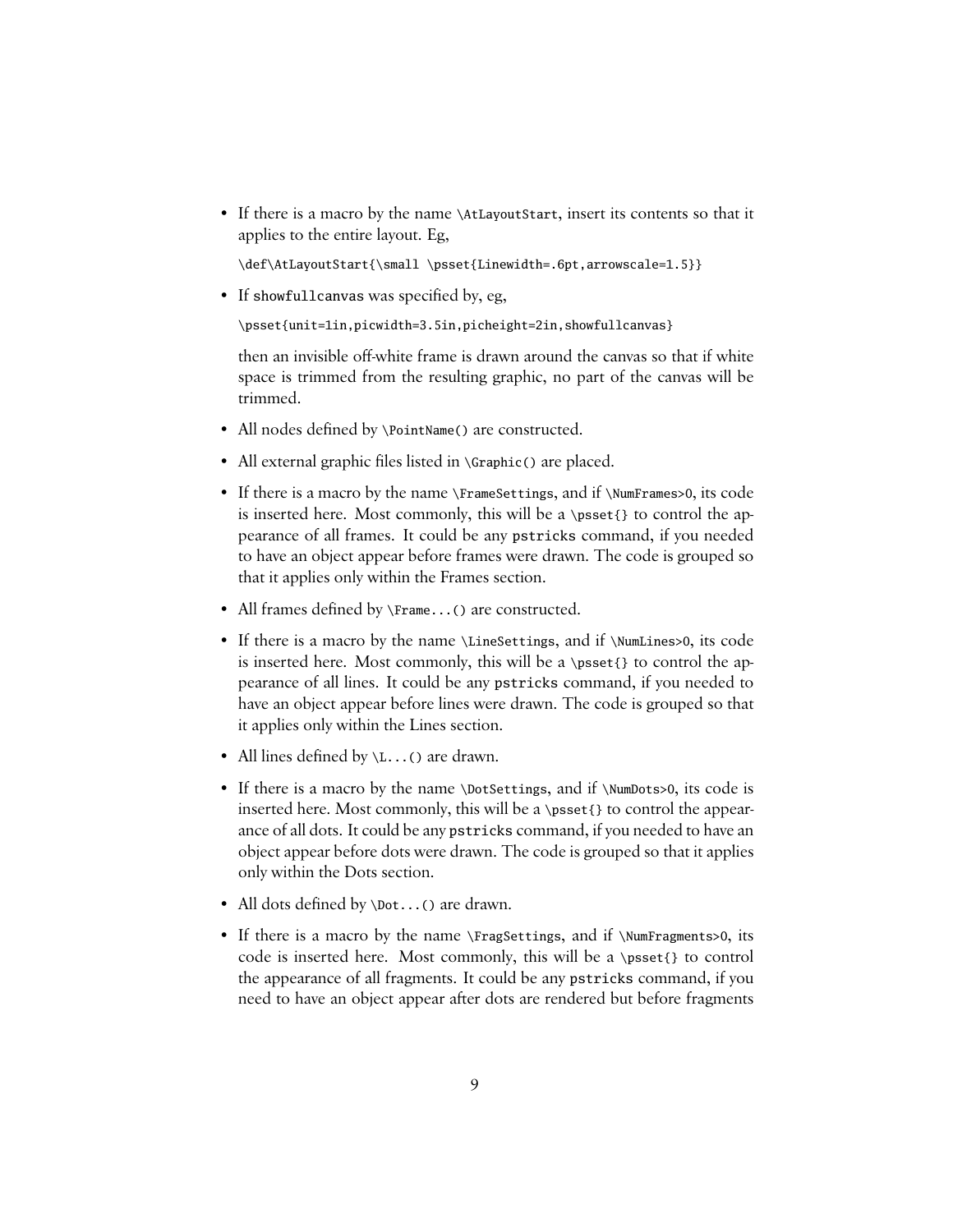are drawn. The code is grouped so that it applies only within the Fragments section.

- All fragments defined by  $\frac{1}{2}$ ...() are drawn.
- All pstricks commands between \begin{pslayout} and \end{pslayout} are carried out. This the where you place items that must be on the top layer. In particular, the command \showRC will show the defined R and C nodes and their combinations using green lines, as a temporary guide in your design.
- The pair

\begin{pslayout\*} \end{pslayout\*}

behaves the same way as the pslayout environment, but clips all material to the boundary of the canvas.

# **12** Drawing at a fixed location on the paper

In ET<sub>E</sub>X, this is handled most easily using the geometry package. See the last example below. You may use to print on custom-sized paper, placing the canvas as you wish by specifying the appropriate margin parameters and nohead to geometry so that the rectangle that remains is exactly the size of your canvas. Remember then to set \parindent=0pt.

#### **13 Examples**

The following would make an eps graphic the size of a standard business card.

```
%&latex
```

```
%process with latex+dvips+ps2eps(+epstopdf)
\documentclass[dvips,10pt]{article}
\usepackage[dvipsnames]{pstricks}
\usepackage{pst-layout}
\usepackage{mathptmx}
\font\lfA=ptmr at 9.5pt %
\font\lfB=ptmr at 9pt %
\font\lfC=ptmr at 8.5pt %
\font\lfD=ptmr at 7.5pt %
% With 10pt as \normalsize, \small is 9pt
%\scriptsize is 7pt. The above provide more choices
```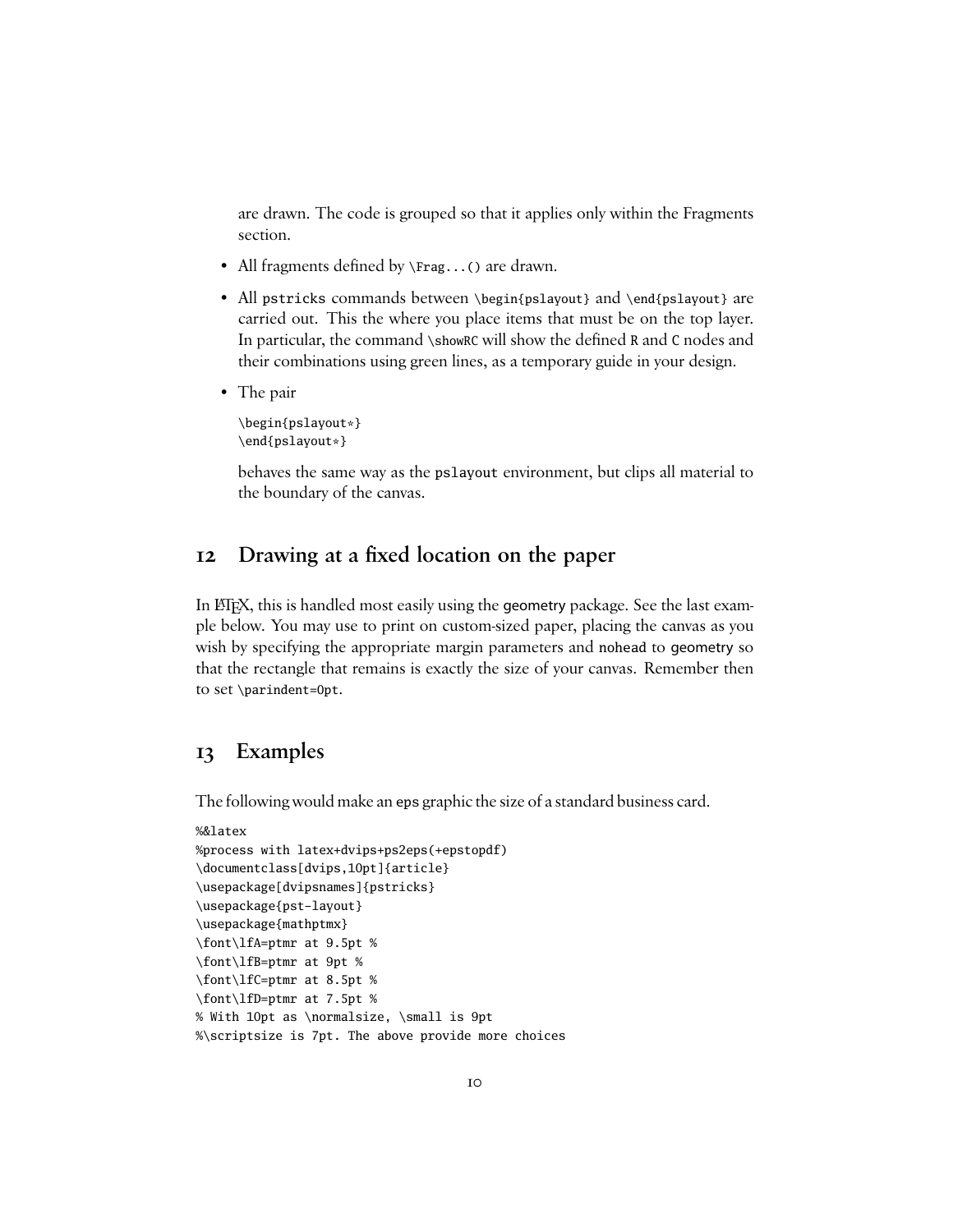```
\pagestyle{empty}
\setlength\parindent{0pt}
\begin{document}
% Remember that C-1, C-2, R0 are predefined---do not change
\def\AtLayoutStart{\scriptsize }
\NumPoints=5 % ignore higher indices
\PointName(1)={TR}\PointPos(1)={PSPtr}
% The next lines define nodes R1..R7 to specify rows
\PointName(2)={R}\PointPos(2)={0,1.03}%
\PointInc(2)={0,-.138in}\PointSeries(2)={1;7}
\PointName(3)={C0}\PointPos(3)={.19,0}%start column for name etc
\PointName(4)={C1}\PointPos(4)={3.31,0}%end column for name etc
\PointName(5)={C2}\PointPos(5)={2.22,0}%start column for email etc
\def\MaxR{8}\def\MaxC{2}
\NumGraphics=1
\Graphic(1)={mygraphic}%requires mygraphic.eps
\GraphicPos(1)={.453,1.49}
\GraphicRefPt(1)={c}
\GraphicOpts(1)={width=43pt,height=44pt}
\NumFragments=9 %
\Frag(1)={\normalsize YOUR OWN NAME}\FragRefPt(1)={B}%Baseline, center
\frac{Pos(1)=R1C-2}\Frag(2)={\lfB Your Position}\FragPos(2)={R2C-2}\FragRefPt(2)={B}
\Frag(3)={\lfB Your Department}\FragPos(3)={R3C-2}\FragRefPt(3)={B}
\Frag(4)={YOUR INSTITUTION}\FragPos(4)={R6C0}\FragRefPt(4)={Bl}
\Frag(5)={\lfD Your Address}\FragPos(5)={R7C0}\FragRefPt(5)={Bl}
\frac{6}={\lfloor \frac{6}{\rfloor}} \frac{6}{\frac{8}{2}}{\frac{6}{\lfloor \frac{6}{\rfloor}}\Frag(7)={\lfD email:}\FragPos(7)={R7C2}\FragRefPt(7)={Bl}
\frac{8}={\lfloor \frac{8}{\rfloor}}\Frag(9)={\lfD Your email}\FragPos(9)={R7C1}\FragRefPt(9)={Br}
\psset{unit=1in,picwidth=3.5in,picheight=2in,showfullcanvas}
\begin{pslayout}
\end{pslayout}
\end{document}
```
Once this graphic is created and saved in .eps format, say as mycard.eps, you may print out ten cards per page using the following.

```
%&latex
%latex+dvips+epstopdf
\documentclass[dvips,10pt]{article}
\usepackage{graphicx}
\usepackage{pstricks-add}
\usepackage[vmargin=.5in,hmargin=.75in,nohead]{geometry}
\usepackage{mathptmx}
```